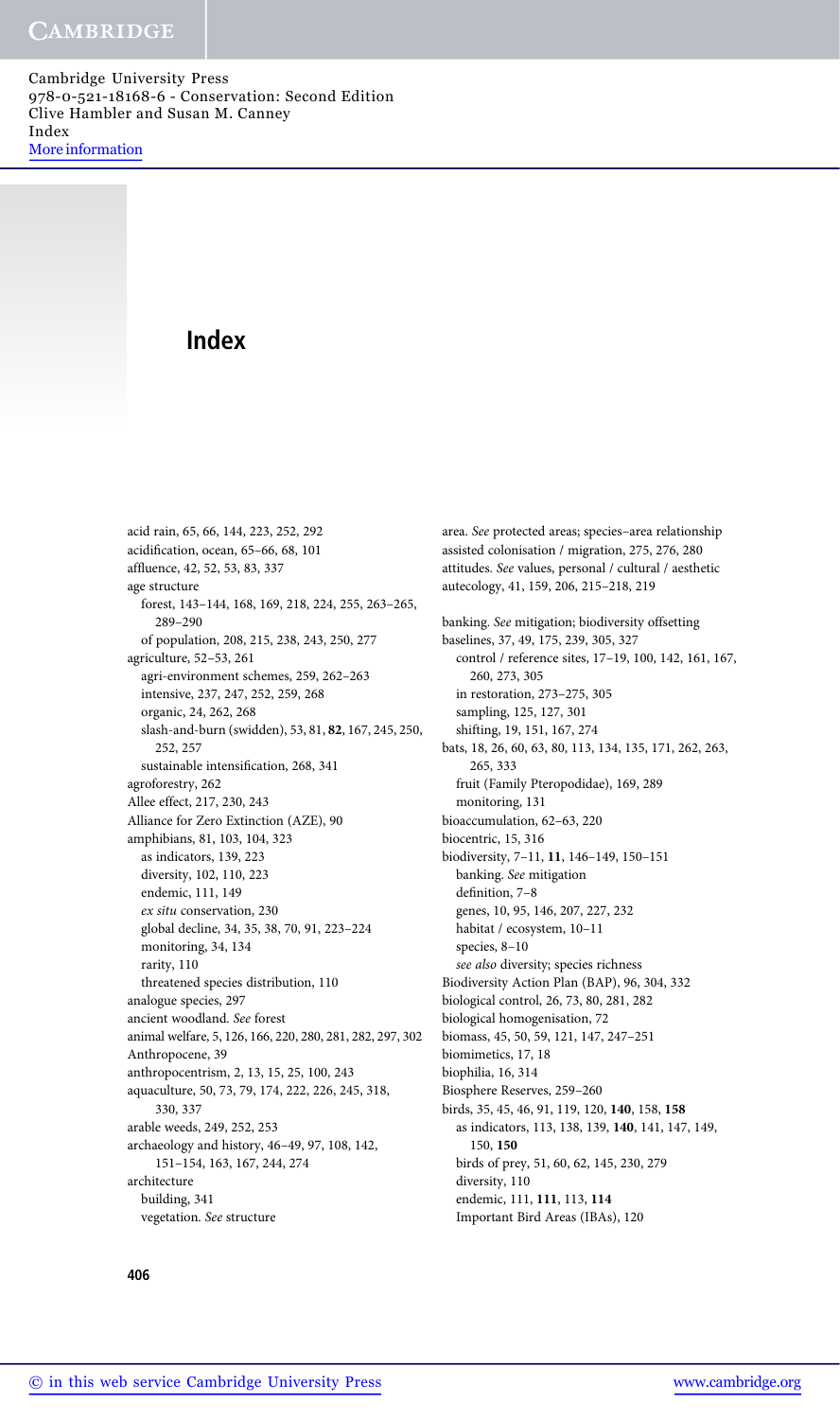# **CAMBRIDGE**

Cambridge University Press 978-0-521-18168-6 - Conservation: Second Edition Clive Hambler and Susan M. Canney Index More information

Index 407

monitoring, 34, 37, 38, 134, 147, 149 rarity, 110 threatened species distribution, 110, 114–116, 114, 115, 117 Bonn Challenge, 344 botanic gardens, 227–228, 317 bottlenecks. See population brownfield sites, 304 bryophytes. See plants bushmeat. See hunting business, 328, 335, 342 butterflies, 35, 70, 94, 99, 102, 103, 138, 141, 189, 253, 333 as indicators, 144 caves, 106, 111, 132, 152, 171 Census of Marine Life, 9, 103 certification, 266, 316 Circe Principle, 196 CITES, 162, 215, 332–333 citizen science, 126, 153, 317 climate change, 24, 43, 45, 46, 91, 163, 194, 202, 211, 223, 275 anthropogenic, 61–72, 85, 101, 144, 254, 275, 325, 340 carbon offset forestry / REDD, 68, 121, 259, 290, 302, 325, 327 mitigation, 68, 72, 105, 108, 162, 187, 196, 288, 297 species' response models, 70, 154, 234 climax community, 246 cloning animals, 231–232, 234 plants, 226, 228, 234 coarse woody debris (CWD). See dead wood coastlines, 83, 86, 100, 106, 170, 171, 251, 288 see also coral; mangrove; seagrass colonisation lag, 280 common property resources. See Tragedy of the Commons community analysis, 11, 127, 128, 155, 299, 306 community conservation, 268, 315, 329, 330–330, 335, 337–339, 345–346 Community Viability Analysis, 93 compensation, 161, 169, 279, 323–325, 337 complementarity. See representativeness conflict between people, 43, 45, 225, 315, 333, 338, 340, 341 human-wildlife, 51, 57, 221, 222, 262, 277–279, 284, 297, 298, 314, 323 congruence, 96, 103, 110–116, 115, 147

connectivity. See corridors conservation introduction, 276, 280 conservation reliant, 203 ConservationEvidence.com, 307 consumption, 14, 42, 83, 266, 314, 316, 317, 337, 339–342 see also hunting Convention on Biological Diversity, 7, 12, 25, 36, 87, 90, 167, 203, 272, 301, 329, 331–332, 346 coppice, 59, 245, 250, 251, 253, 258, 265–266, 267, 268, 273, 290 coral, 9, 120 as indicators, 141, 144, 145, 149 bleaching, 71 diversity, 9, 27, 103, 112, 137, 249 loss, 35, 50, 71, 90, 107, 155, 197, 200 management, 120, 176, 177, 231, 244, 260, 323, 325, 330 phase shifts, 30, 64 restoration, 294–295, 296 threats, 19, 27, 50, 62, 63, 65, 71, 79, 83, 85, 107, 177, 178 value, 26 Core Area Model, 193 corridors and connectivity, 27, 94, 193–197, 206, 216, 259, 262, 273, 285, 333 aquatic, 291, 292 effectiveness, 193–197 corruption, 315, 327, 336 cryptogams, 116, 138, 227, 248, 264 see also fungi; lichens; plants cultural landscapes, 121, 243–259, 273 see also semi-natural habitats culture, animal, 8, 233, 234 Dam World, 29–30, 29 dams, 54, 59–60, 63, 222 removal, 292 dead wood, 59, 143–144, 147, 155, 168, 173, 248, 263–266 restoration, 272, 290, 292, 298 retention, 263–266 dead zones, 64, 71 Debt-for-Nature, 327 decision support tools, 122, 285 Deep Ecology, 14 demography, 88, 175, 176, 204, 215–217, 306

density-dependent, 12, 29, 31, 43, 240–242, 240, 303

desert, 107, 170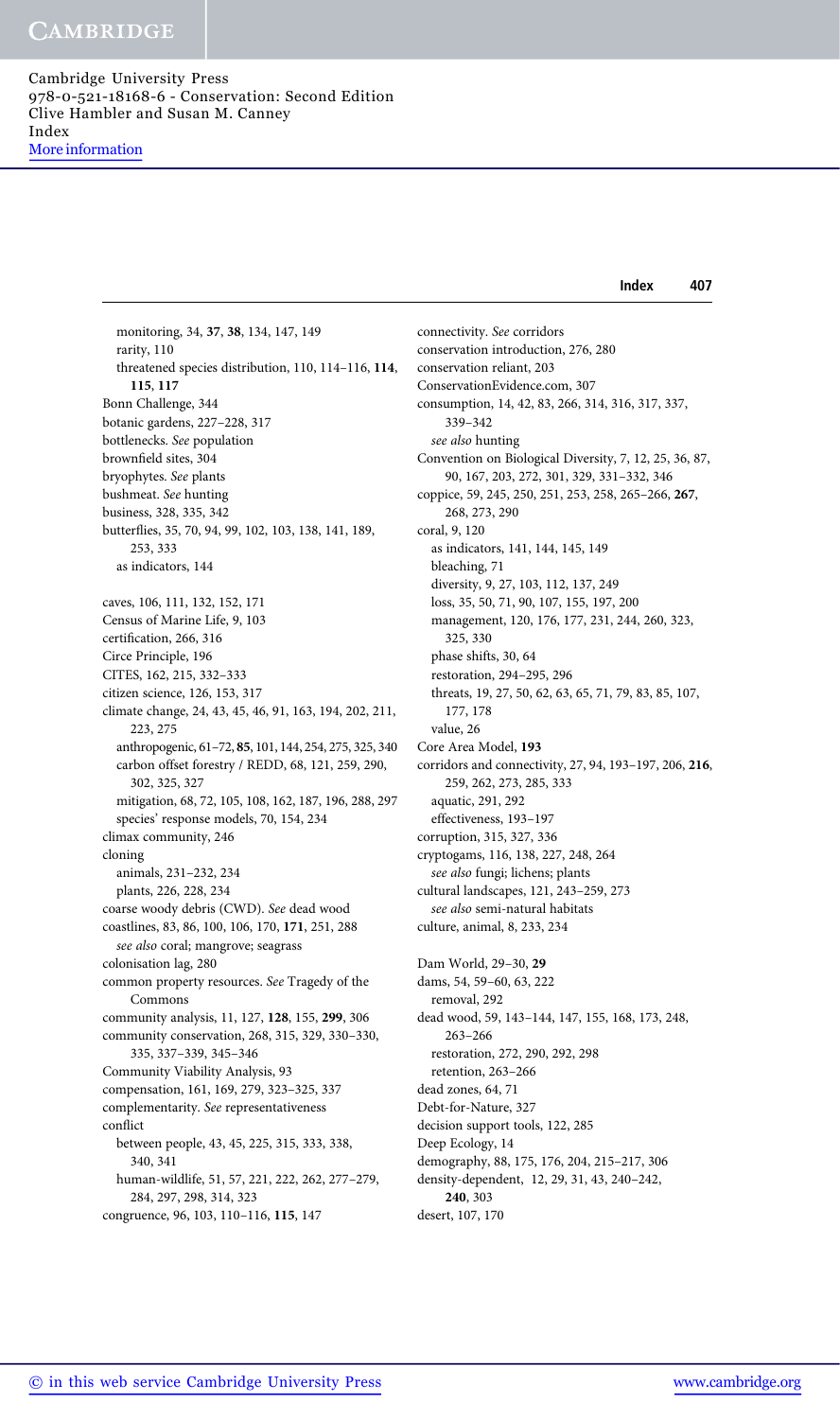#### 408 Index

development, economic, 7, 25, 53, 55, 157, 178, 237, 240, 323, 336, 337–342 see also economics; poverty; sustainability direct payment, 240–242, 324–326 discounting, 13, 25, 314, 321 disease, 33, 78–80, 165, 186, 230 agriculture, 23, 24, 57 biological control, 80, 281, 295 chytrid fungus, 223, 225 ecosystem process, 19, 27, 29, 31, 85, 206, 252, 296 from humans, 79, 85 from wildlife, 9, 13, 57, 80 hyper, 49 management of, 81, 165, 172, 195, 222, 225, 228, 230, 231, 276, 280, 297, 303 of humans, 12, 13, 19, 24, 25, 43, 80, 258, 296, 340, 345 prevalence of, 78, 81, 190, 206, 209, 211, 213, 220, 277 re-introduction, 279 displacement and resettlement of people, 14, 337, 345 of species / habitats, 277, 302–303, 306 disturbance, 186, 196, 264, 271 comparison of types, 107, 263 increasing diversity, 102, 105, 140, 188, 249, 253 Intermediate Disturbance Hypothesis, 249 recreational, 83–84, 85, 166, 169, 170 regime, 92, 94, 106, 107, 141, 163, 164, 166, 169, 202, 246, 249, 250, 297 resilience to, 30, 89, 91, 100, 107, 141, 142, 167, 218, 253, 320 see also animal welfare; fire; naturalness; wilderness diversity, 97, 101–105 area effects, 179–193 cultural, 8, 13 genetic, 2, 10, 20–25, 105, 146, 203, 207–215, 209, 211, 213, 225–228, 232, 306 habitat, 8, 10–11, 104–105, 128, 181, 187, 255–256 index of equitability, 103–104, 104, 133 megadiverse countries, 103 phylogenetic, 95–96, 95, 105, 223 problematic, 102, 103, 105, 187, 212–214, 255–256, 259 species richness, 8–10, 27, 104, 146–149, 182, 247–249, 251 stability debate, 27–30, 29 structural. See structure DNA, 203, 207–208, 209, 228, 231, 232, 233, 323 ancient, 209, 214–215, 233 environmental, 214

Earth Summits, 7, 156, 323, 338, 341 ecocide, 342 ecoliteracy, 347 ecological / ecosystem engineers, 84, 93, 284 ecological refugees, 45 Ecologically or Biologically Significant Areas (EBSAs), 108–109 economics, 11, 16, 87, 168, 317–329 benefits, 7, 15, 20, 27, 315, 317–323, 318, 331, 342 conventional, 11, 25, 318–319, 329, 340–341 costs, 121, 187, 195, 198, 203, 225, 228, 231, 254–255, 259, 280, 295, 301, 305, 307, 322–325, 337 ecological / green, 340–341 environmental, 88, 317–322, 340–341 funding, 302, 314, 323–328 poverty, 338 valuation methods, 14, 317–322, 340–341, 342 ecoregions, 120 ecosystem, 10 novel / anthropogenic / no analogue, 29, 71, 84, 154, 244, 253, 259, 272, 297, 303–305 ecosystem function / process, 10, 13, 25, 29, 304 ecosystem function conservation areas (ECFAs), 108 loss, 33, 73, 87, 106, 238, 320 maintenance, 31, 93–94, 108, 194, 265, 321 monitoring, 141, 144, 151–152, 305 restoration, 272, 273, 284–285, 295–298, 301, 305 ecosystem services, 9, 10, 20, 29, 78, 96, 108, 119, 121, 152, 259, 262, 304, 319, 327, 332, 340 monitoring sustainability, 238 recognition of, 2, 3, 7 stability of, 27–31 substitution, 20, 29, 295–298, 320, 321 value, 20, 25–27, 319–323 see also pollination ecotones, 188 ecotourism, 83, 166, 222, 223, 314, 320, 328, 330, 338, 344 see also recreation edge effects, 81, 169, 176, 180, 183, 186, 187–196, 189, 190, 193, 262, 284 edge creep, 192 external, 188, 265 education, 4, 97, 166, 177, 222, 260, 279, 283, 304, 306, 313, 315–317, 331, 332, 343 Endangered Species Act, 98, 203, 302, 334 Endemic Bird Areas (EBAs), 113, 114 endemic species, 89, 90, 97 centres of endemism, 72, 88, 111, 113, 118, 119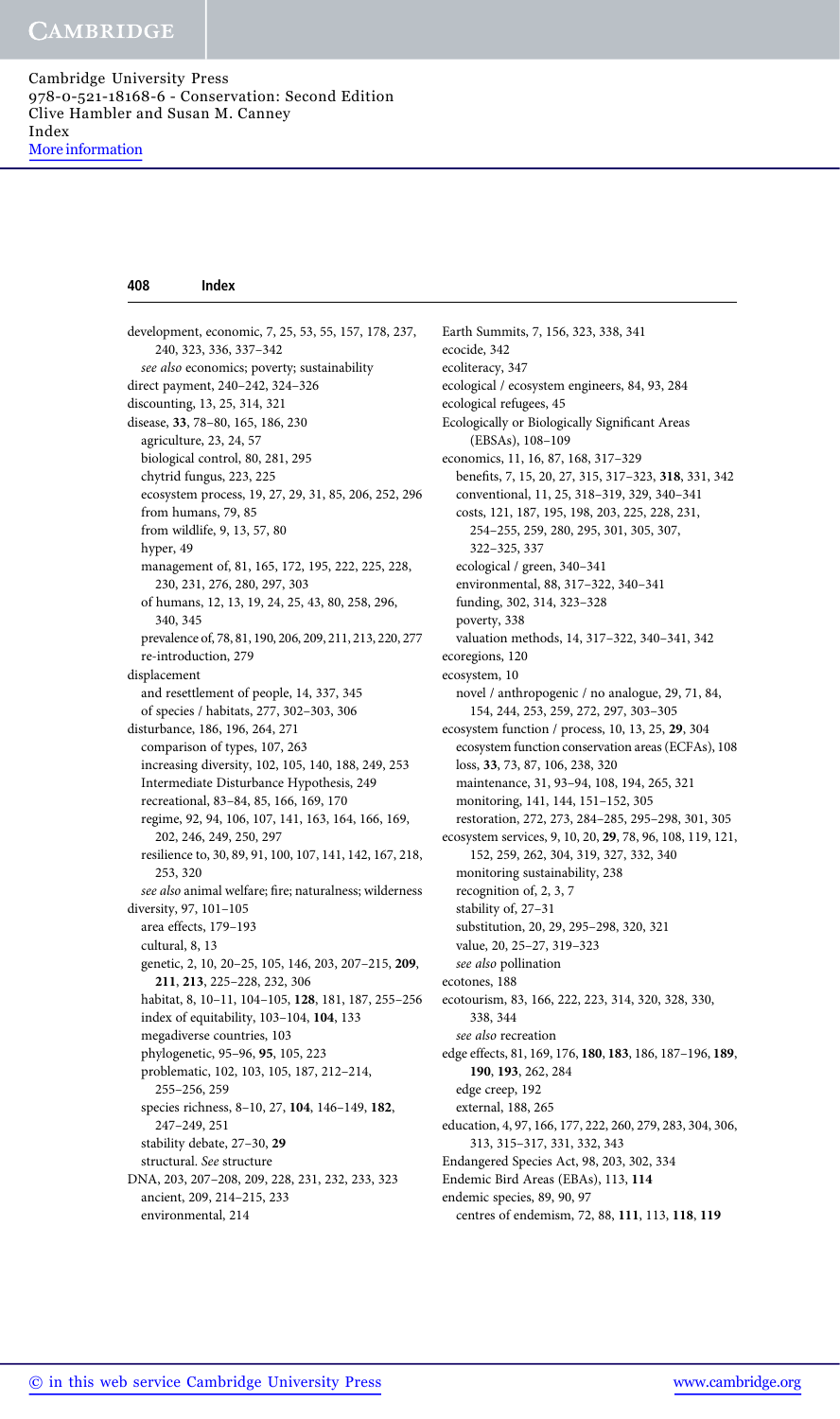Index 409

energy, 58–61, 83, 268 bioenergy, 53, 58–59, 58, 60, 170, 255, 266, 340 efficiency, 341 fossil fuel, 58, 61, 65, 107, 252, 341 see also climate change Environmental Impact Assessment (EIA), 125, 151, 157–159, 254 environmental stochasticity, 216 epiphytes, 133, 134, 144, 147, 248, 264 equilibrium non-equilibrium ecosystems, 56 semi-natural habitats, 244, 250 species diversity debate, 30 succession, 163, 246, 247, 275 sustainability, 238, 244 see also resilience Equilibrium Theory of Island Biogeography (ETIB), 179–187 equitability / diversity index, 103–104, 104, 133 equity, intergenerational, 2, 12–13, 14, 105, 238, 311, 331, 342 erosion. See soil ethics, 11–15, 16, 125, 273, 310, 312, 317, 321, 337 see also animal welfare; equity; values eutrophication. See pollution, aquatic evolution, future of, 2 Evolutionarily Distinct and Globally Endangered (EDGE), 95 Evolutionarily Significant Units, 8, 214 exotic species. See introduced species ex situ conservation 225–234, 279, 323 externalities, 318, 329 extinction attitudes to, 4, 46, 228, 311, 312, 315, 321, 332 causes of, 42, 44, 45, 213 debt / committed to / latent, 36, 70, 116, 184–186 mass, 37–39, 271 megafaunal, 45, 46–49, 47, 48, 84, 153, 164, 166, 167, 274 Pleistocene, 46–49, 47, 48, 49, 164, 166, 274 population / regional, 32, 203, 215–218, 256–257, 275, 278 possibly extinct, 34, 93 rate, 31–39, 37, 38, 116, 141, 149, 150, 175, 181, 205 rate reduction, 36, 89, 90, 96, 110, 118, 272, 340 re-creation of species, 214, 233–234 secondary, 41, 84 test of sustainability, 238, 340 vortex, 217, 218

family planning, 12, 14, 339, 347 fences as threat, 57, 165 in management, 165, 199, 266, 279, 281 feral species. See introduced species fire as threat, 49, 52, 57, 68, 165, 195, 250, 256, 345 in management, 165, 166, 168–169, 245, 250, 253, 255, 272, 289, 297 fish as indicators, 141, 144, 145, 152 endemic, 53, 59, 78, 111, 112, 173, 174, 230, 232 migratory, 59, 173, 175, 222 monitoring, 51, 135, 135 threatened species distribution, 78, 91, 173, 222, 232 fishing, 31, 49–50, 326, 337 bycatch, 46, 176–178, 220, 223, 262, 331 compensation, 324–325 ecosystem impacts, 19, 30–31, 32, 33, 33, 62, 101, 217, 238–239 management, 5, 26, 175–178, 201, 222, 260, 295, 310, 343 monitoring, 51, 99, 107, 135, 145, 155, 215, 242 quotas, 329 sport, 5, 63, 174, 175, 177, 279, 328 traditional management, 3, 258, 330 see also hunting flagship species, 94, 164, 346 focal species, 94, 108 footprinting, 339 forensics, 214–215, 220, 222 forest ancient woodland, 106, 108, 138, 143–144, 299 empty, 49, 145, 168 extinctions, 49, 52, 101, 116, 117, 145, 168, 186, 192, 197, 264 loss, 3, 26, 52, 52, 82, 116, 188–192, 330 management, 3, 166–169, 244–245, 263–266 near-natural, 100, 101, 102, 106, 138, 249, 273, 290 old-growth, 116, 142–144, 166 plantation, 59, 102, 136, 188, 190, 198, 259, 263, 264, 296 primary, 102, 166, 167, 244, 264, 274, 289 secondary, 102, 166, 167, 244, 263, 264, 265, 289, 290–291, 290 see also age structure; dead wood fortress conservation. See protected areas, requirement for founder effects, 208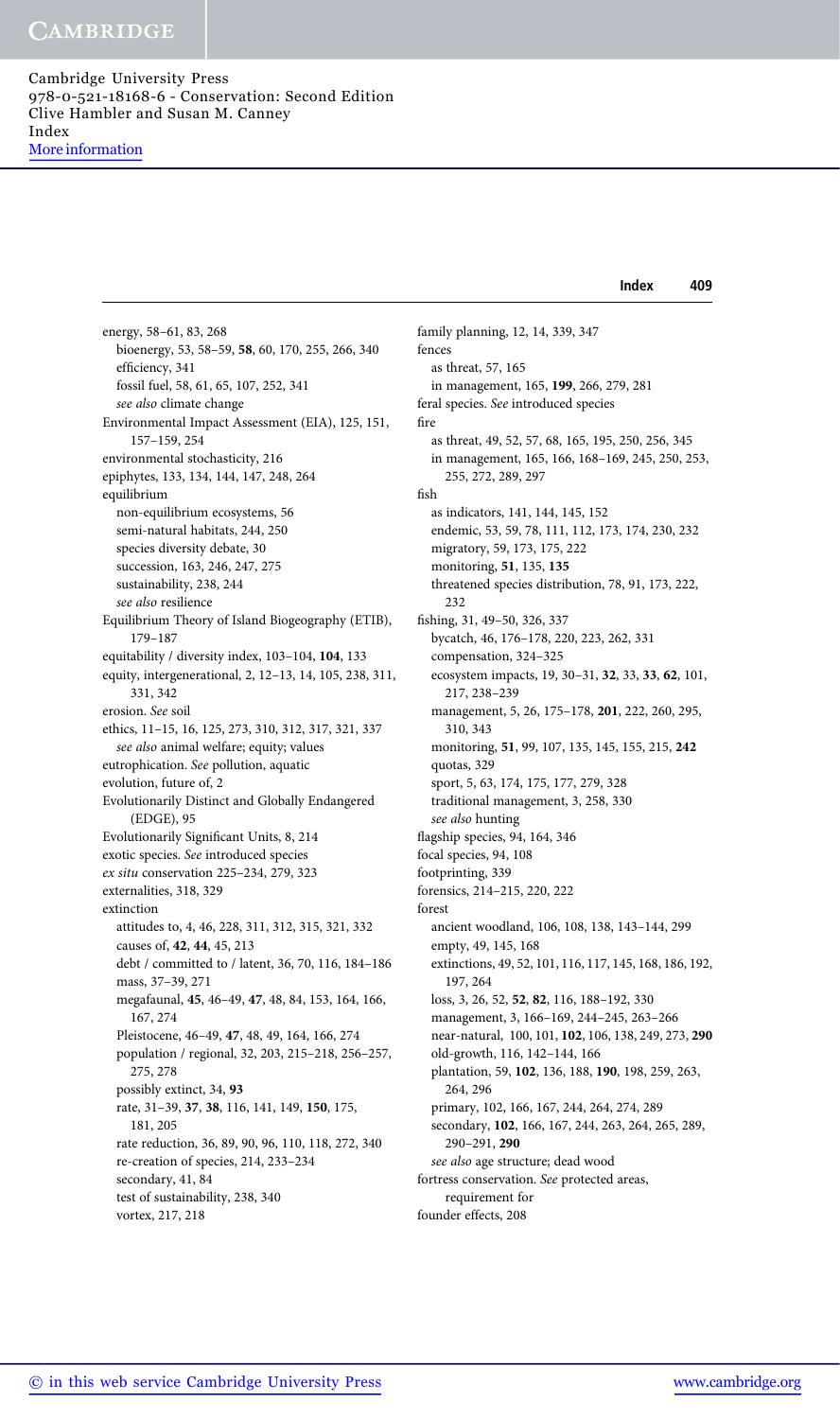### 410 Index

fragility, 105–107, 145 fragmentation, 36, 54, 142, 179–198, 183, 184, 185, 189, 190, 193, 245, 255, 261 see also connectivity; dams fungi, 34, 41, 100, 116, 147, 224, 248, 264, 285, 306 as indicators, 138–139, 144 monitoring, 131, 133 see also lichens; microorganisms future generations. See equity Gaia, 27–30 gap analysis, 98–100, 106 gene banks. See ex situ conservation genetic engineering / modification / GMOs, 80–81, 228, 341 genetic resources, 17, 20–25, 26, 88–89, 98, 225–228, 321, 328, 331 genetically effective population, 208 genetics, 207–215, 279 landscape, 215, 216 geoengineering, 68 Geographical Information Systems (GIS), 122, 156, 162 geology, 38, 120, 149, 162, 298 geodiversity, 2, 109, 171 Global Environmental Facility (GEF), 323 Global Strategy for Plant Conservation, 225 globalisation, 45, 72, 77, 258 governance, 121, 336–337, 343 grassland, 107, 163–166, 244, 298 calcareous (chalk and limestone), 104, 106, 148, 206, 244, 248, 251, 252, 253, 272, 287, 288 prairie, 57, 73, 93, 162, 163, 164, 165, 166, 245, 253, 284, 287, 289 savannah, 16, 54–57, 80, 107, 144, 163–166, 244, 245, 250, 251, 252, 273, 303, 314 steppe, 6, 57, 107, 163, 164, 165, 166, 248, 274, 284, 289 unimproved, 164, 247, 253 grazing, 250, 344–346 as threat, 3, 19, 54–57, 55, 56, 144, 165, 168, 170, 199, 252, 329, 345 in management, 163–166, 245, 251, 286, 288 green economy, 340–341 habitat. See diversity; quality harvesting. See hunting; sustainability; semi-natural habitats health, 15–16, 21, 22, 152, 296, 303, 315, 336, 338

heathlands, 187, 251, 252, 253, 273, 283, 286, 296, 298, 307 holistic approach, 332, 340 hormone disruptors, 62 hotspots, 101, 118–120, 122 Myers, 101, 118–119, 118, 184, 326 Roberts, 103, 119, 119 human-nature relationship, 309–319, 343, 346–347 see also attitudes; values hunting, 43, 46–52, 116, 145, 164–165, 168, 217, 237, 245, 256–259, 325, 330 sport and game, 5–6, 83, 166, 192, 321, 328 see also Maximum Sustainable Yield hybridisation, 8, 70, 73, 74, 212–214, 225, 227 hydrology, 29, 78, 120, 162, 171, 245, 284, 291, 295, 297, 298, 305 see also wetland in situ conservation, 203, 219–225, 322, 332 inbreeding, 210–211, 211, 218 indicators, 137–150, 332, 342 ecosystem functions, 152, 306 global, 156–157, 157, 158, 341 groups and species, 137–150, 140, 150, 198, 264 in restoration, 305–307 perverse, 140, 143 indices conservation, 109 global, 341 indigenous people co-benefits, 327 commons, 329 cultural diversity, 8, 227, 254 in monitoring and management, 126, 337–339, 346 relocation, 337, 345 traditional cultural landscapes, 243–259 traditional management, 3, 4, 13, 56, 167, 220, 243–246, 256–259 see also intellectual property; stakeholders infrastructure, 81–83, 259, 333, 335, 336, 337, 341 intellectual property, 25, 321 see also Traditional Ecological Knowledge Intergovernmnetal Science – Policy Platform on Biodiversity and Ecosystem Services (IPBES), 332 intertidal, 174 introduced species, 27, 49, 72–81, 77, 158, 169, 172, 178, 195, 232, 252, 275, 284 as management, 285, 297 eradication / control, 272, 280–283, 343

see also pollution, genetic

see also disease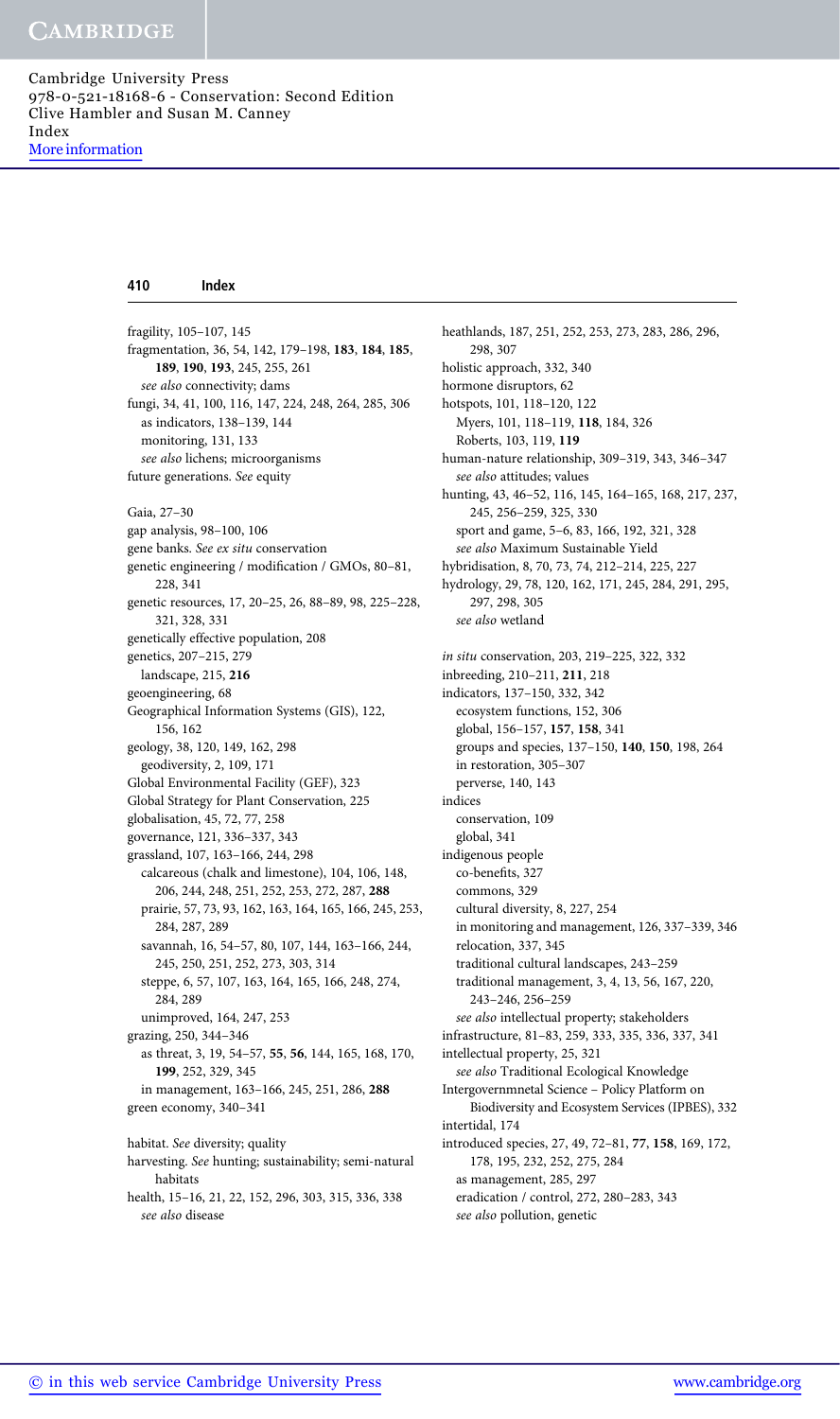Index 411

introgression, 74, 105, 212–214, 215 invasion debt, 76 invertebrates, 116, 275 as indicators, 138, 143–145, 147–148 diversity in succession, 147–148, 248, 249, 252, 256, 266 endemic, 9, 111–113 extinction rates, 31–39, 37, 38, 150 global diversity, 9–10 management, 100, 224, 253–256, 266 monitoring, 131–154, 136, 150 restoration, 275, 281, 289, 290, 292, 298, 299 threatened species distribution, 114–116, 149 irreversibility, 2, 14, 30–31, 90, 110, 238, 239, 243 irreplaceable habitats, 97, 100, 101, 105–106, 121, 175, 254, 271, 300 islands as global priority, 114, 122 comparison with fragments, 179–184, 182 endemicity, 113, 114 extinction on, 4, 43, 44, 46, 48, 76, 114, 116 introduced species on, 76–78, 80, 172, 283 management, 172, 274, 280, 281 key resource areas, 56 key-factor analysis, 219 keystone species, 89, 93–94, 169, 176, 203, 284, 306, 346 keystone structures, 263 K-selected species, 89, 91, 175, 243, 248 landraces, 227 landscape conservation. See large-scale conservation landscape, aesthetics, 5, 15–16, 87, 98, 121, 163, 237, 244, 254, 259, 262, 273, 314, 326, 343 large-scale conservation connectivity, 184–197, 198, 216, 336, 343 evaluation, 87, 105, 108, 120, 138–139, 333–334 management, 175, 179, 255, 259–263, 284–285, 333–334, 343–346 monitoring, 152, 153, 154–157 law, 7, 272, 316, 327, 330–334, 335, 342, 345 enforcement, 3, 155, 162, 172, 178, 187, 198, 199, 243, 300, 302, 331, 333, 334, 337, 343 lichens, 66, 170, 248, 263, 265, 266 as indicators, 138, 144 life-table analysis, 219 Living Planet Index, 156, 158 local people. See community conservation; indigenous people:; intellectual property

logging, 51–52, 91, 107, 142, 166, 169, 173, 188, 263–265, 291, 321 clear-cutting, 169, 206, 264–265 erosion, 303 partial cutting, 264 prevention of, 168, 206, 215, 325, 343 reduced impact (RIL), 265 salvage, 166, 169, 264 selective, 102, 143, 145, 167, 211, 264–265 tracks, 49, 265, 336 mainland island, 281 mammals, 34, 35, 46, 48, 49, 111, 116, 119 as indicators, 139 diversity, 110 endemic, 113, 149 monitoring, 134 rarity, 110 threatened species distribution, 45, 91, 110, 115, 117 managed retreat, 291, 293 management adaptive, 162, 175, 197, 219, 306, 332, 347 benign neglect, 101, 254, 284 continuity, 101, 141–144, 243–246, 254, 256 costs, 254, 322–323 neglect, 253 overmanagement, 161, 176, 254 plans, 162–163, 163, 261, 345–346 rotational, 166, 167, 176, 178, 250, 252, 255, 258, 263, 265 traditional, 162, 167, 220, 237–240, 243–246, 249–259, 264, 277–279 zonation, 177, 178, 255, 258, 259–260, 261, 346 see also indigenous people mangrove, 26, 35, 58, 59, 64, 107, 167, 174, 176, 293, 318, 327 marine protected areas (MPAs), 222, 314, 343 effectiveness, 200–202, 201, 338 management, 175–179 selection, 99, 106, 108–109 MARXAN, 122 matrix permeability, 193–197 sustainability and enhancement, 259–268, 273, 326, 346 threat from, 188–193, 284 value, 188, 197–202, 237, 259–268 see also edge effects Maximum Sustainable Yield (MSY), 240–243, 241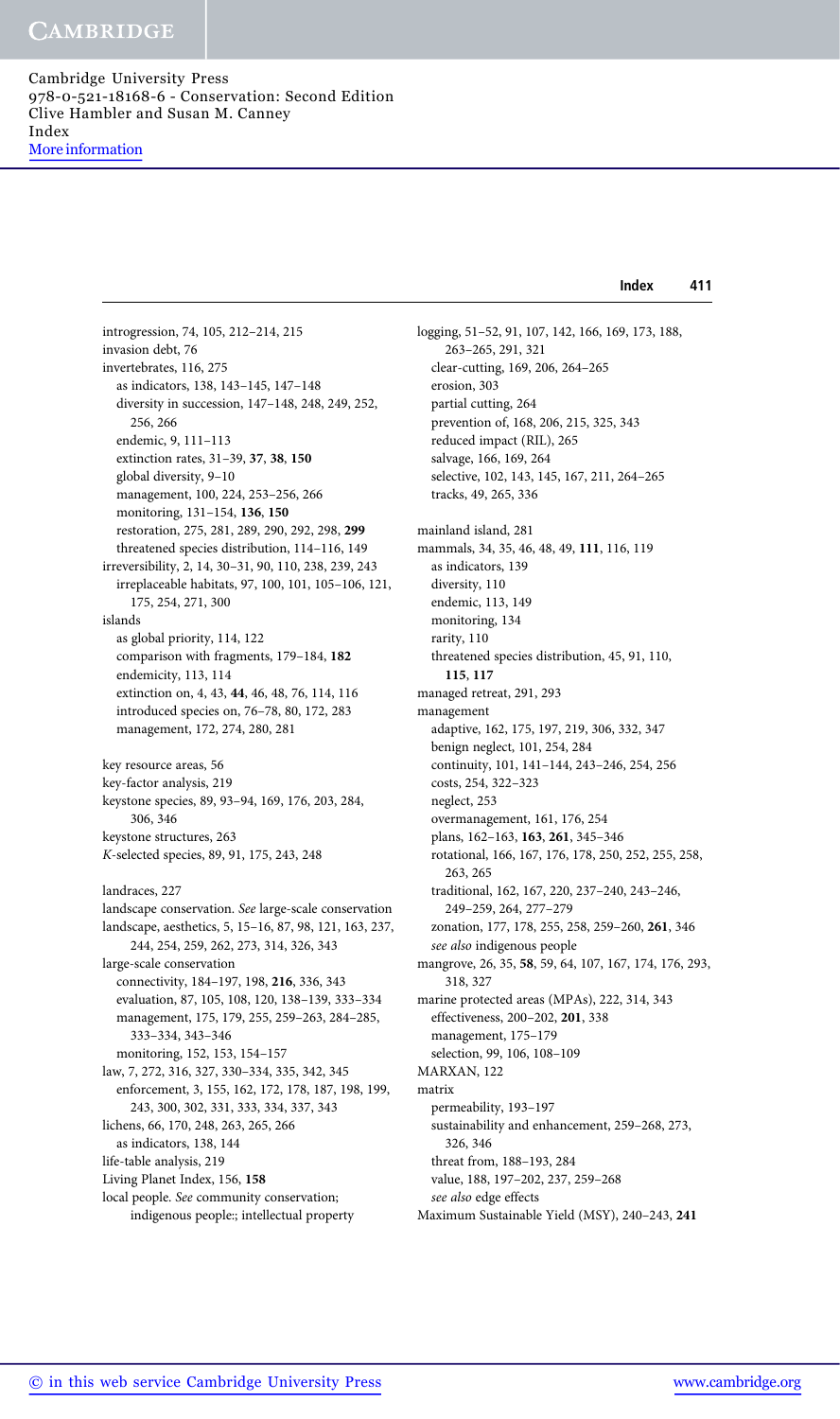#### 412 Index

megafauna, 45, 47, 91, 343 see also extinction, megafaunal; K-selected species metapopulations, 204–207, 205, 261 microorganisms as indicators, 305, 306 as threat, 13, 62, 73, 296 benefits from, 20, 24, 27, 28 diversity, 8–9, 147, 248 extinction rates, 36 management for, 100, 224, 248, 284, 285, 301 monitoring, 131, 133, 146, 154 threatened species distribution, 116 migratory species, 89, 92, 120, 233 aquatic, 173, 175, 222 fences, 57, 165 infrastructure, 60, 63, 82, 333 protection, 187, 190, 194, 199, 222, 325, 331, 333, 334, 344 military activity, 220 land, 317 Millennium Development Goals, 157, 338 Millennium Ecosystem Assessment (MEA), 340 Minimum Viable Populations, 159, 215–218 mining, 54, 106, 177, 178, 246, 291 mitigation, 300–303 as opportunity, 300, 301, 302, 303, 327, 335 biodiversity offsetting / banking, 125, 271, 300–303 fragmentation, 285 hierarchy, 301 monitoring, 159, 305–307 ratio, 300, 301 risks, 60, 300–303, 306, 307 monitoring, 125–159, 162, 305–306, 335, 338, 341, 342 biases, 131–132, 167 large-scale, 152, 153, 154–156 long-term, 108, 109, 135, 153, 159, 167, 266, 276, 299 methods for taxa, 132–137 mitigation, 301, 302 participatory, 126, 317 restoration and mitigation, 274, 275, 283, 288, 290, 295, 299, 305–307 sustainability, 238–240, 266–268 yields, 51, 242–243 see also citizen science; Environmental Impact Assessment; indicators; protected areas, effectiveness morphospecies, 148, 150 mountains, 60, 68, 69, 70, 102, 105, 110, 111, 112,

117, 169

Natura 2000 97 natural capital, 319, 321, 340–341 natural capital accounting, 20, 322, 340–341 natural disasters, 42, 85, 216, 225 naturalness, 100–101, 102, 161–162, 169, 224, 249, 311, 332 measurement, 12, 17–19, 100, 141–145, 150, 151–154, 161, 214 near-natural habitats, 100, 244, 259 restoration, 195, 273–275 site selection, 97, 100–101, 105 see also semi-natural habitats Nature Deficit Disorder, 315, 316 Nature Needs Half, 343, 346 nematodes, 9, 22, 79, 80, 93, 112, 146, 285, 289, 296 network analysis, 99 Non Timber Forest Products (NTFPs), 266, 321 nutrient stripping, 251, 286–287 offsetting. See mitigation; biodiversity offsetting old-growth forest, 166 open-access resources. See Tragedy of the Commons opportunity costs, 323–325 outbreeding depression, 212–214, 213 outreach, 315–317, 326, 345 overpass, 285 overseas territories, 90, 99 ozone, 66–67, 162, 169 palaeoecology, 49, 100, 142, 150, 151–154, 163, 164, 167, 274 Paradox of Enrichment, 247 parasites, 84, 142, 192, 225, 248, 279, 305 see also disease parochialism, 90, 107, 203, 253, 307, 336 participation and public enrolment 313, 317 see also community conservation; monitoring pastoralism. See grazing payment for ecosystem services (PES), 313, 326–327, 335 peace parks. See protected areas, transboundary permeability, 261 pharmaceuticals, 9, 20, 21, 24–25, 321 phase shifts, 30–31, 176, 194, 243, 271, 340 philanthropy, 326, 328 pioneer species, 183, 204, 209, 248 plagioclimax, 250, 251

planetary boundaries, 340

plantation. See forest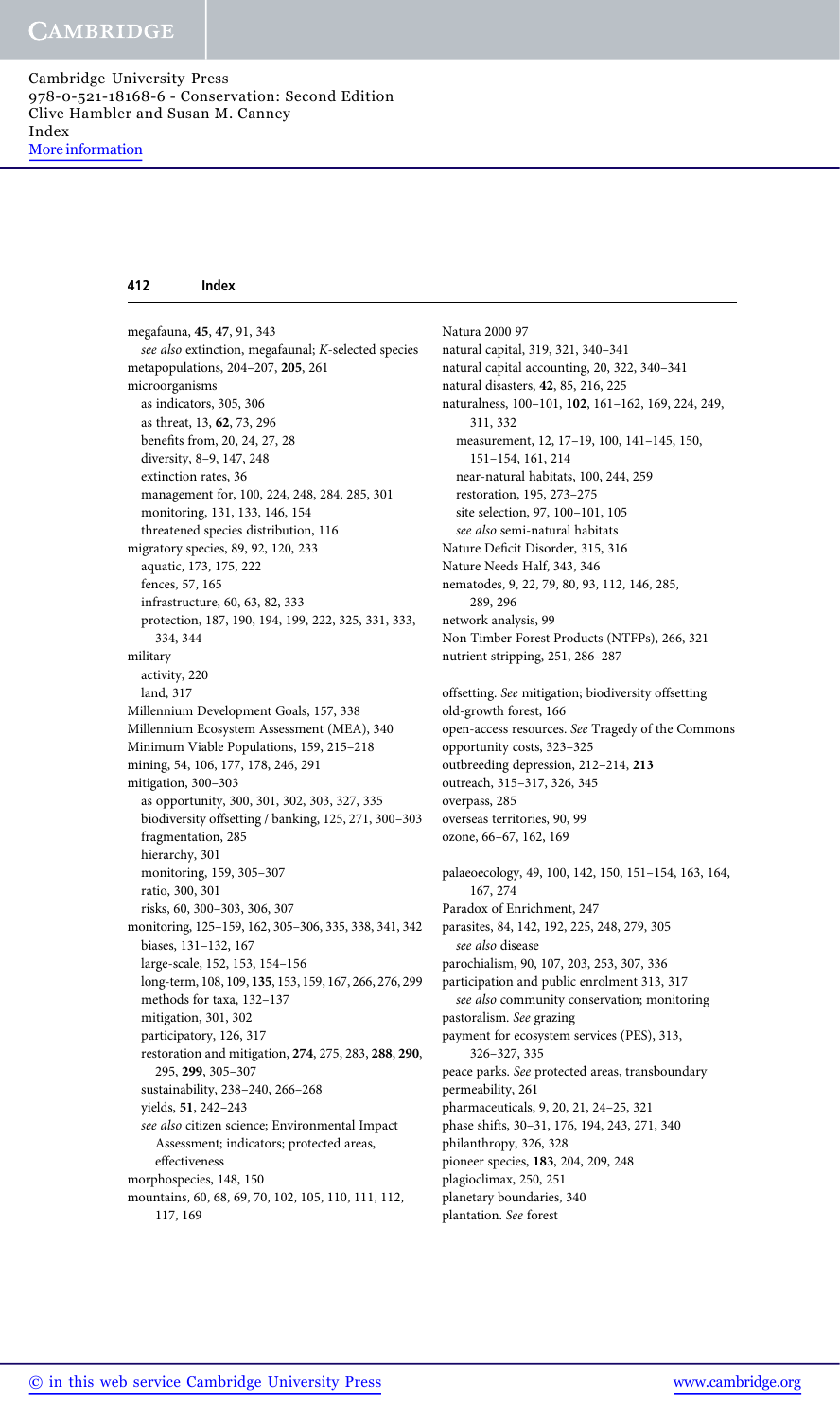Index 413

plants, 120, 256 as indicators, 69, 96, 104, 138, 139, 142, 143, 144, 147, 150, 152, 305 bryophytes, 35, 101, 106, 134, 139, 144, 147, 197, 228, 248, 263–266, 291, 296 Centres of Plant Diversity (CPDs), 120 diversity, 10, 89, 103, 119, 225, 227 diversity in succession, 246, 247–248, 249, 250, 251, 266 endemic, 100, 111, 112, 113, 118, 120 epiphytes, 133, 147, 197, 248, 264 ex situ conservation, 227–228 extinction rates, 34–36, 37, 38, 39, 150 ferns, 35, 51, 73, 227, 248, 253 introduced species, 73, 77, 265, 283 loss of habitat, 52, 187 monitoring, 126, 131, 132–133, 146, 148, 152 productivity, 46 re-introduction, 228, 285–291, 306 threatened species distribution, 91, 116, 117, 118, 224, 225 see also restoration; seeding policy, 59, 240, 262, 300, 309, 322, 334–339, 341, 342, 343, 346 pollarding, 143, 251, 258, 265 pollination, 26, 96, 189, 194, 224, 262, 289, 296, 304 polluter pays principle, 327 pollution, 41, 57, 61–72, 64, 318, 322, 329, 341 aquatic, 54, 61–63, 144–145, 173, 174, 220, 223, 292, 339 atmospheric, 61–72, 337 genetic, 73, 74, 81, 212–214, 222, 227, 276, 297, 303 light and heat, 63 quotas, 329 sound, 63, 178, 220 see also climate change population bottlenecks, 208–211, 209, 214, 215 viability, 215–218, 219, 242, 305, 306, 332 see also extinction; metapopulation population growth, 217, 241 human, 3, 14, 42–45, 45, 55, 64, 310, 338, 339, 347 see also family planning portfolio effect, 27 poverty, 337–339, 344 precautionary approach as cultural / legal requirement, 13, 14, 167, 332 complex systems, 20, 30, 72, 80, 322, 340

reducing extinctions, 100, 159, 195, 224, 249, 300–302, 307 predators, 31, 32, 33, 62, 89, 221–222, 239, 277–279, 296, 343 see also conflict primary forest. See forest proportional threshold harvesting, 242 protected areas degazetting, 122, 187, 314, 338, 343 design, 107–109, 179–202, 180, 259–260, 261, 333–334 effectiveness, 198–202, 199, 200, 201, 336–338, 343 funding and costs, 5, 6, 323–328 geometry, 97, 107–108, 179–198, 180, 255, 273 history, 5–6, 328 local control, 6, 315, 329, 337–339 networks. See representativeness requirement for, 17–19, 322 Single Large or Several Small (SLOSS), 180, 187–193 size, 97, 107, 180–193, 272, 343 transboundary, 333, 343 see also displacement; large-scale conservation; marine protected areas protists (unicellular eukaryotes), 9, 230 see also microorganisms psychology, 313–315, 313 evolutionary, 16, 314 public access, 274 public goods, 5, 318, 329 public participation and enrolment, 335 quality

habitat, 87, 89, 96–123, 137–149, 158, 253–254, 271, 300–302, 305–307 species, 88–96, 101, 118, 142, 149, 158, 162, 186, 188, 198, 225, 249, 259, 262, 263, 268, 304, 305, 306, 346 quality of life. See well-being quotas, 176, 243, 329, 334, 335 Ramsar Convention, 120, 331 rank abundance plots, 103, 104 Rapid Biodiversity Assessment, 150–151 rare breeds, 232 rarity, 88–91, 105, 109, 143, 253–254, 314 recalcitrance, 227, 228 Recognisable Taxonomic Units (RTUs), 148 recovery. See restoration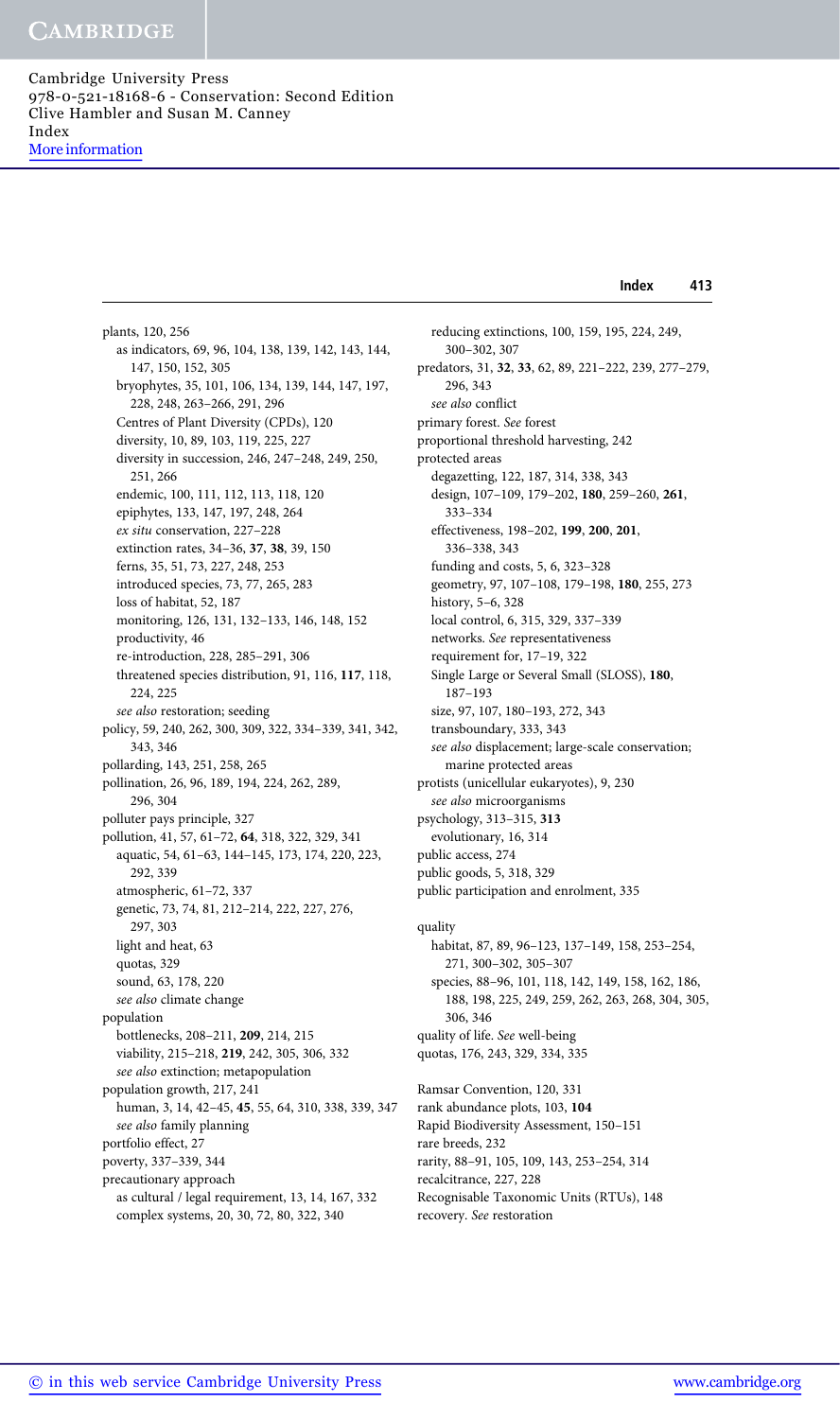#### 414 Index

re-creation semi-natural habitats, 273 species, 233–234 recreation (amenity), 42, 53, 83–84, 145, 169, 170, 171, 303, 334, 335, 343 See also ecotourism red lists, 92–93 IUCN Red List, 92–93, 93, 114, 116, 156, 333 Red List Index (RLI), 36, 156–157, 157, 158, 343 regional, 138, 153, 187, 188, 264 REDD. See climate change, carbon offset forestry refugia, glacial, 207 regime shift. See phase shift regulation. See law; policy re-introduction, 275–280, 284, 297, 298, 306 ecosystem function, 296–297 seeding, 287–290 relaxation, ecological, 183, 184–186, 289 religion, 4, 14, 310, 317, 320, 339 remote sensing, 7, 108, 120, 122, 152, 154–156, 169, 178, 344 renewable energy. See energy replaceability. See irreversibility replication / pseudoreplication, 127–129, 130 representativeness, 97, 98–100, 122, 149 reptiles, 35, 134 as indicators, 139, 150 endemic, 111, 149 reserve design. See protected areas resilience, 26, 30, 85, 105–107, 152, 167, 271, 273, 296, 345 see also equilibrium restoration, 108, 214, 227, 253, 271–307, 274, 300, 334, 335 targets, 273–275 Restricted Range Birds (RRBs), 113 rewilding, 271–283, 284, 291, 297, 343 Pleistocene, 274, 297 roads, 49, 81–82, 82, 120, 170, 259 see also infrastructure r-selected species, 91 sacred sites. See religion sampling, 126–137, 130, 136, 146

saproxylic, 59, 96, 101, 138, 145, 195, 265, 266, 275, 290 see also dead wood scrub, 43, 57, 107, 147, 248, 288 management, 144, 163–166, 173, 253, 256, 258, 282, 297, 299

seagrass, 35, 50, 62, 80, 104, 107, 176, 194, 325, 327 seed banks (gene banks), 227 seeding, 284, 287–290, 298 semi-natural habitats, 100, 162, 237, 243–259 restoration, 267, 273–275, 286–287, 288 sighting series, 34, 283 Single Large or Several Small (SLOSS). See protected areas sink, population, 60, 190, 195, 204–206, 304 Site of Special Scientific Interest (SSSI), 97, 109 size, of individuals, 31, 222, 243, 271 slash-and-burn (swidden). See agriculture socio-ecological system, 30, 309, 346, 347 socioeconomics, 122 soil, 98, 99, 120, 143, 188, 254, 264, 291 building, 246, 247–248 erosion, 43, 55–57, 55, 61–62, 78, 162, 166, 170, 173, 272, 303 restoration, 284, 285–289, 296, 298–299, 306, 341 salinification, 24, 166, 285 source, population, 204–205, 221 Special Area of Conservation (SAC), 97, 333 Special Protection Area (SPA), 97, 333 specialist species, 147, 181, 249, 275, 285 as indicators, 141, 142, 143, 162, 197, 202, 264, 288, 305 vulnerability, 89, 91, 102, 187, 194, 256, 263, 268, 284 species accumulation curve (rarefaction curve), 146, 146 species density, 101 species quality. See quality species richness. See diversity species–area relationship, 37, 180–187, 182, 184, 185, 255–256 spillover, 108, 176, 188, 202, 304 stability. See diversity; equilibrium Stability of Altered Forest Ecosystems (S.A.F.E.), 263 stable isotopes, 215 stakeholders, 259, 276, 309, 328, 329, 337, 346 see also community conservation; indigenous people statistical analysis, 11, 34, 105, 127–129, 299 stepping-stones, 195, 196, 207 stewardship. See equity strategic conservation planning, 98, 121–123, 254, 259, 285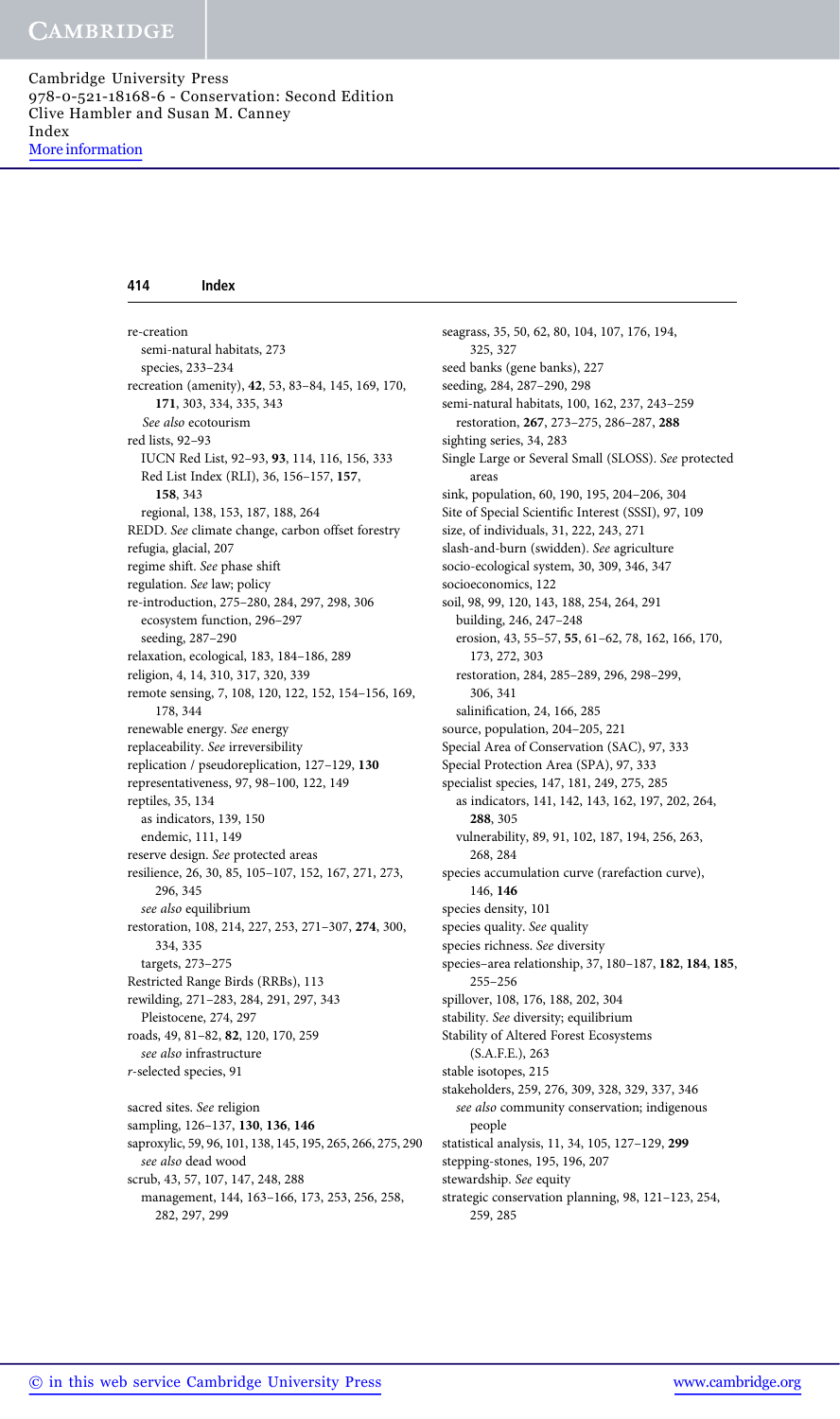Index 415

structure animal abundance, 104 management, 178, 247–249, 250–251, 255–256, 259–268 naturalness, 142, 143, 150, 247–249 priority, 147–148, 164, 259, 262, 263, 268, 305 restoration, 259, 262, 263, 268, 287, 295, 301, 305 sampling, 133–134, 137, 155 species richness, 104, 147–148, 164, 247–249, 259 succession, 247–249, 255–256 sub-fossil. See palaeoecology subsidies, 334, 335 perverse, 326, 332, 335, 342 successes, 342–344 succession, 246–249, 253, 254, 256, 266, 285–291 see also climax community; plagioclimax surrogate. See indicator; focal species; umbrella species sustainability, 2, 237–246, 256–269, 309, 339–342 illusion, 238 policy, 339–342 sustainable development goals, 338 swidden. See agriculture; slash-and-burn synergisms, 84–86, 85, 283, 340 systems perspective, 30, 340, 347 taxes, 323, 334, 335, 341 taxonomy, 8, 125, 148, 317, 333, 344 The Economics of Ecosystems and Biodiversity (TEEB), 25, 320, 338 thermophilous species, 251, 253, 289, 304 threatened species, 37, 42, 93, 115, 117, 157 causes, 41–42, 42, 52 distribution, 45, 114–119 see also red lists tipping-points, 340, 347 see also phase shifts Traditional Ecological Knowledge (TEK), 25, 126, 254, 315, 321 traditional medicines, 50, 220, 316, 321 see also Traditional Ecological Knowledge; values, use Tragedy of the Commons, 55, 175, 329 trampling. See recreation (amenity) transition town, 342 translocation, 216, 277, 300, 305–306 habitats, 298–299 species, 302–303 see also re-introduction trap, population, 60, 61, 63, 190, 195, 205–206, 233

triage, 121–123 trophic cascades, 31, 33, 202, 239 typicalness, 97, 98, 105, 109 see also representativeness umbrella species, 93–94, 108, 164, 198, 203, 224, 346 urban sprawl, 53 urban wildlife, 261, 303–305 valuation. See economics; quality values, 11–30, 11, 317–322 economic, 20–30, 317–322 existence, 311, 312 intrinsic / moral, 2, 7, 11–15, 11, 311–312, 316, 319, 320, 322, 331 personal / cultural / aesthetic, 3–7, 13–17, 88, 90, 121, 125, 244, 253, 254, 257–258, 273, 303, 309–315, 316, 317, 339, 342, 345 scientific, 4, 6 use, 11, 11, 15–33, 88, 89, 239, 318 see also economics; quality variegation, 196 Vavilov Centres, 88–89 Vera Hypothesis and Vera Experiment, 154, 297 see also wildwood veteran trees. See age structure; pollarding; keystone structures volunteers. See participation vulnerability, 88–93 wastage, 14, 58, 258, 266, 310, 341 see also affluence; consumption water. See wetland well-being, 7, 16, 312, 314, 336, 338, 341, 347 wetland, 109, 303 economic value, 26 hydrology, 247, 284, 291, 295, 297, 298 hydrosere, 247, 252 management of, 120, 173–174, 228, 255, 282, 284, 287, 330, 331 mitigation, 302 restoration, 106, 278, 291–292, 293, 297, 298, 299, 301–302 threatened species, 57, 71, 116, 223, 253, 304, 328, 344 threats, 53–54, 57, 71, 80, 86, 107, 170, 172, 328, 340 water quality, 27, 63–64, 144–145, 305

whales and dolphins, 5, 28, 50, 62, 107, 175, 176, 219–220, 238, 320, 321, 331, 343